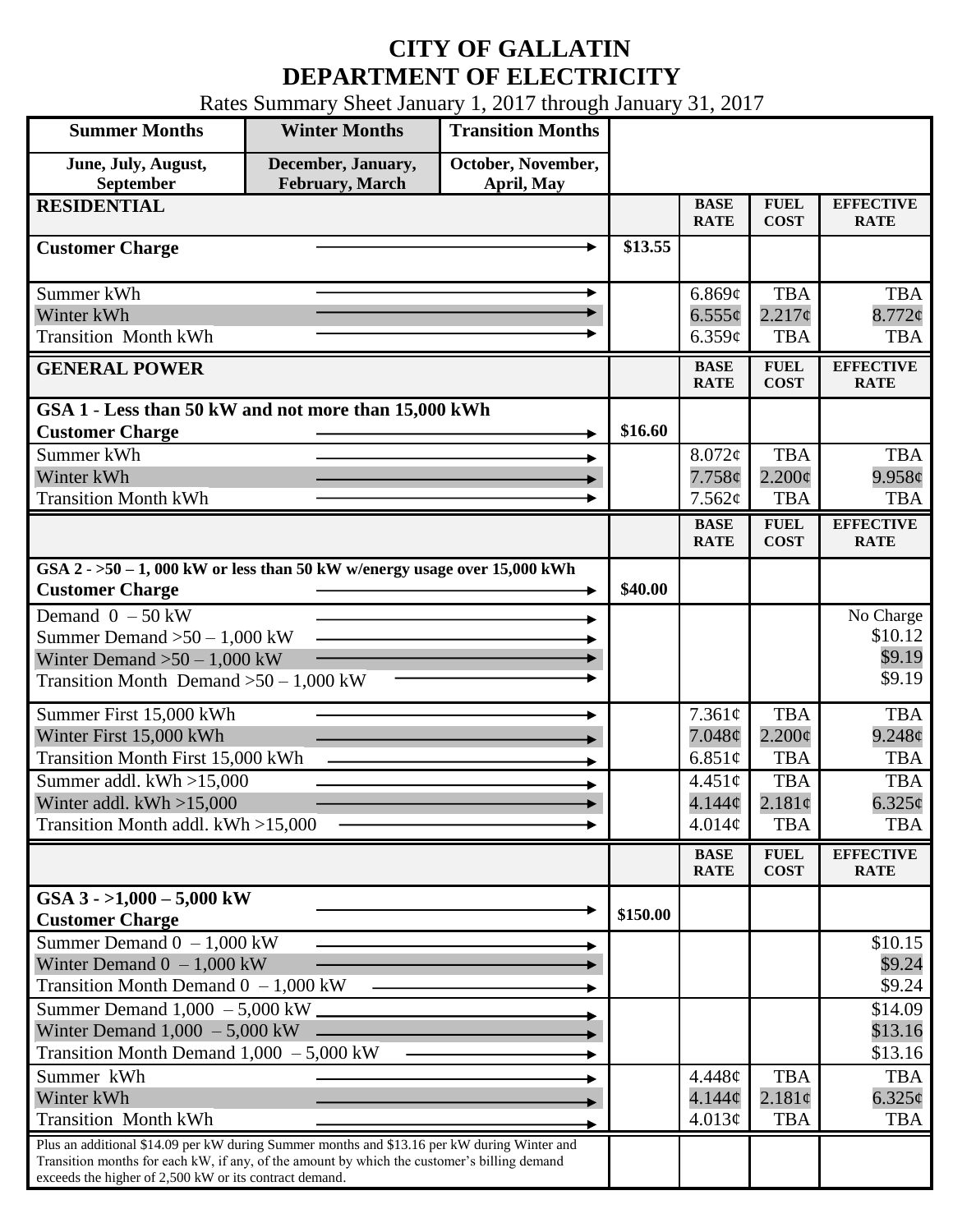## **CITY OF GALLATIN DEPARTMENT OF ELECTRICITY**

Rates Summary Sheet January 1, 2017 through January 31, 2017 Page 2

| <b>Summer Months</b>                                       | <b>Winter Months</b>                  | <b>Transition Months</b>         |         |                            |                            |                                 |
|------------------------------------------------------------|---------------------------------------|----------------------------------|---------|----------------------------|----------------------------|---------------------------------|
| June, July, August,<br>September                           | December, January,<br>February, March | October, November,<br>April, May |         |                            |                            |                                 |
| <b>GENERAL POWER CONTINUE</b>                              |                                       |                                  |         | <b>BASE</b><br><b>RATE</b> | <b>FUEL</b><br><b>COST</b> | <b>EFFECTIVE</b><br><b>RATE</b> |
| SGSB Demands from $5,001 - 15,000$ kW                      |                                       |                                  |         |                            |                            |                                 |
| <b>Customer Charge</b>                                     |                                       |                                  | \$1,500 |                            |                            |                                 |
| Summer Demand $5,000 - 15,000$ kW-                         |                                       |                                  |         |                            |                            | \$19.92                         |
| Winter Demand $5,000 - 15,000$ kW—                         |                                       |                                  |         |                            |                            | \$16.75                         |
| Transition Month Demand $5,000 - 15,000$ kW                |                                       |                                  |         |                            |                            | \$13.62                         |
| Summer kWh                                                 |                                       |                                  |         | 3.018¢                     | <b>TBA</b>                 | <b>TBA</b>                      |
| Winter kWh                                                 |                                       |                                  |         | 2.565¢                     | 2.174c                     | $4.739$ ¢                       |
| <b>Transition Month kWh</b>                                |                                       |                                  |         | 2.463¢                     | <b>TBA</b>                 | <b>TBA</b>                      |
|                                                            |                                       |                                  |         | <b>BASE</b><br><b>RATE</b> | <b>FUEL</b><br><b>COST</b> | <b>EFFECTIVE</b><br><b>RATE</b> |
|                                                            |                                       |                                  |         |                            |                            |                                 |
| MSB Demands greater than 5,000 kW                          |                                       |                                  |         |                            |                            |                                 |
| <b>Customer Charge</b>                                     |                                       |                                  | \$1,500 |                            |                            |                                 |
| Onpeak Summer Demand > 5,000                               |                                       |                                  |         |                            |                            | \$9.74                          |
| Onpeak Winter Demand > 5,000                               |                                       |                                  |         |                            |                            | \$8.83                          |
| Onpeak Transition Month Demand > 5,000 -                   |                                       |                                  |         |                            |                            | \$8.83                          |
| Max Demand                                                 |                                       |                                  |         |                            |                            | \$2.16                          |
| <b>Offpeak Excess of Contract Demand</b>                   |                                       |                                  |         |                            |                            |                                 |
| Summer                                                     |                                       |                                  |         |                            |                            | \$9.74                          |
| Winter                                                     |                                       |                                  |         |                            |                            | \$8.83                          |
| <b>Transition</b>                                          |                                       |                                  |         |                            |                            | \$8.83                          |
| Onpeak Summer kWh                                          |                                       |                                  |         | 5.491 $\phi$               | <b>TBA</b>                 | <b>TBA</b>                      |
| <b>Onpeak Winter kWh</b>                                   |                                       |                                  |         | $4.406\phi$                | 2.174c                     | 6.580¢                          |
| <b>Onpeak Transition Month kWh</b>                         |                                       |                                  |         | 3.409¢                     | <b>TBA</b>                 | <b>TBA</b>                      |
| Offpeak Summer kWh First 200 HUD                           |                                       |                                  |         | 3.113¢                     | <b>TBA</b>                 | <b>TBA</b>                      |
| Offpeak Summer kWh Next 200 HUD -<br><b>Additional HUD</b> |                                       |                                  |         | 0.288¢<br>$0.045\phi$      | <b>TBA</b><br><b>TBA</b>   | <b>TBA</b><br><b>TBA</b>        |
| Offpeak Winter kWh First 200 HUD                           |                                       |                                  |         | 3.326¢                     | 2.174¢                     | $5.500\phi$                     |
| Offpeak Winter kWh Next 200 HUD                            |                                       |                                  |         | $0.288\ell$                | $2.174\phi$                | $2.462\varphi$                  |
| <b>Additional HUD</b>                                      |                                       |                                  |         | $0.045\phi$                | $2.174\phi$                | 2.219¢                          |
| Offpeak Transition kWh First 200 HUD                       |                                       |                                  |         | 3.409¢                     | <b>TBA</b>                 | <b>TBA</b>                      |
| Offpeak Transition kWh Next 200 HUD                        |                                       |                                  |         | 0.288¢                     | <b>TBA</b>                 | <b>TBA</b>                      |
| <b>Additional HUD</b>                                      |                                       |                                  |         | $0.045\phi$                | <b>TBA</b>                 | TBA                             |